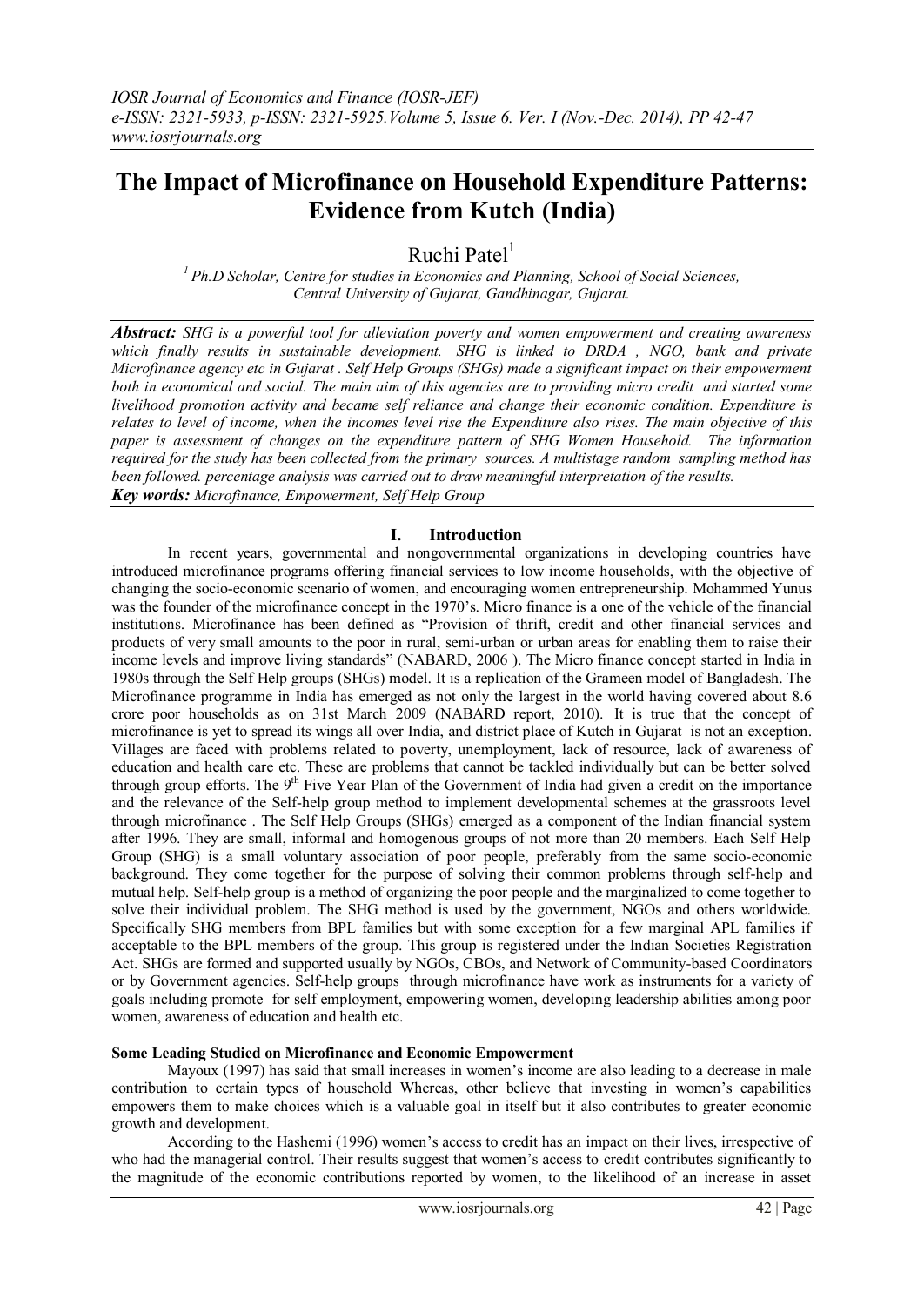holdings in their own names, to an increase in their exercise of purchasing power, and in their political and legal awareness as well as in composite empowerment index. They also found that access to credit was also associated with higher levels of mobility, political participation and involvement in "major decision-making" for particular credit organizations

Kabeer (2005) has contributed to this understanding by examining the empirical evidence on the impact of microfinance with respect to poverty reduction and the empowerment of poor women. It is studies the extent to which access to financial services helps poor women address their practical daily needs as well as their strategic gender interests and whether the approach taken makes a difference to these outcomes. Microfinance offers an important and effective means in bringing a change in a number of different arenas-economic, social and perhaps also political. The empowerment of women needs the success of micro financing organizations in building up the organizational capacity of the poor women, which provides the basis for their social mobilization that many other class interventions have not been able to achieve

Basu (2006) has attempted to explain how a woman"s tendency to invest in safer investment projects can be linked to her desire to raise her bargaining position in the households. He has investigated the empowerment of SHG member functioning in Tarakeswar Block of Hooghly district, West Bengal. For this 100 SHG"s were selected. Two members from each of these were selected for study. The main objective of the study was to measure the social and economic development of the member. In the present study measured the empowerment in terms of health and education awareness, economic decision making variables, purchase variables, control over loans, and control over income and savings. The analytical framework of the study is based on the Nash bargaining game theoretic model.

Cristalbell (2009) assesses the role of microfinance in building up economic and democratic capacity of women and thereby enhancing their empowerment in India, with special reference to the state of Kerala. This is a study of a single microfinance organization, Samathha Vanitha Swayam Sahaya Sangham. A sample was selected for an in depth study of their activities and performance and from each of the selected SHGs, an adequate number of the women were selected. It evaluates the performance of the performance of self help groups. It tries to identify the factors that contribute to their successful performance and sustainability. It has also examined the level of participation of the women in SHGs and group dynamics that influence their participation.

Jain & Jain (2012) have attempt to study Udaipur district, Rajasthan. it was conducted on around 100 respondents from various self help group. this study analyses that significant increase in women empowerment of the self Help Groups members. Rural women were able to vote independently without any direction from their husbands and they are also highly participation in Gram Sabha meetings. Women can discuss their views freely in the family and in groups, and were able to discuss freely with bankers, NGOs member and government officers. There was increase of income, better savings, reduced dependency on money lenders, undertaking income generating activities, ability to deal with the financial crisis and women moved independently to other places without the support of male members of the family. Through microfinance or joining self help group there was increase women"s role in decision making in children"s education. it also had improved considerably savings and expenditure related decision making. According to the study the important finding through microfinance is political empowerment at high level among women as compared to economic empowerment and social empowerment was low level .

From the some literature review microfinance is playing key role for poverty eradication and women empowerment. Self help group members are trying their level best and they generate some livelihood promotion activities and they became self employed and economically independent. By this way their family income increase and they spend more money. many literature explain that when income increase automatically their expenditure also increase . so research gap of this study is analyze the changes the expenditure patterns before and after joining Self Help Group. Mohammed Yunus righty say like that " When men get a chance, they start dreaming about themselves; when a woman get a chance, they dream about home and their children and they also dream about what they contribute to the community."

# **Objective of the study**

 $\triangleright$  To find out the impact of microfinance on selected Household Expenditure Patterns.

# **II. Methodology**

Primary data was collected through inclusive fieldwork by the researcher. It was decided that the study should be carried out in the Kutch. Four villages have been selected. Based on the total number of SHGs in the village a minimum of one third SHGs from each village were selected for sample study. This field study was done in the year 2014. A multistage random sampling method has been followed. percentage analysis was carried out to draw meaningful interpretation of the results.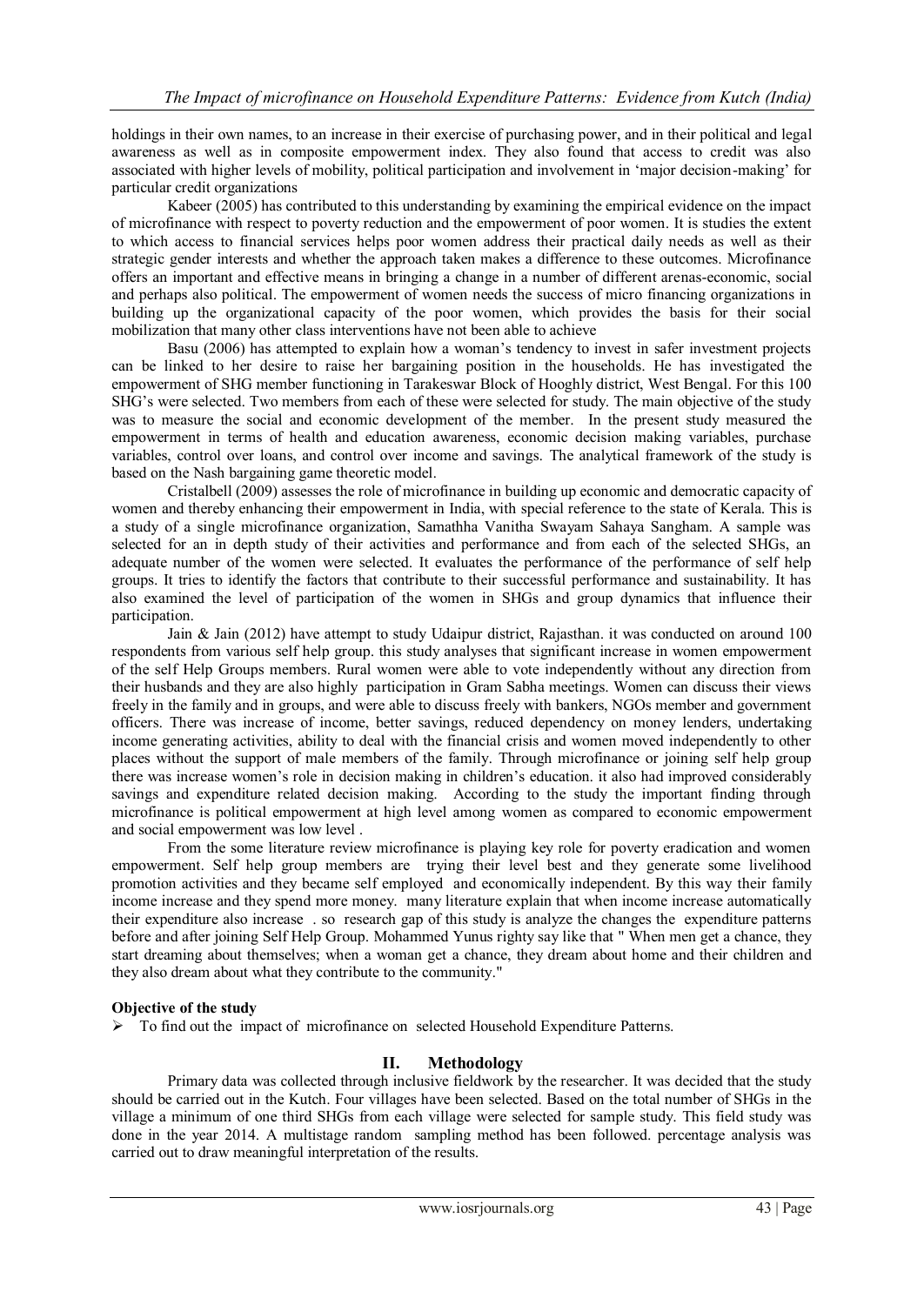| Name    | <b>The</b><br>$\Omega$ f | Total No of the SHG in the | Selected no of the SHG from |
|---------|--------------------------|----------------------------|-----------------------------|
| Village |                          | Village                    | total SHG                   |
| Lodai   |                          |                            |                             |
| Jikadi  |                          |                            |                             |
| Dhori   |                          | 20                         |                             |
| Ghada   |                          |                            |                             |

## **Overview of Kutch**

Kutch it is a drought prone area. It has frequent drought, and very low rainfall. People are dependent only on agriculture. There is no other source of income. The earthquake of January 26, 2001, devastated the region in such a way that the plight of the people shocked the whole world and philanthropic aid flowed in to the region in an unprecedented way. The earthquake caused the death of 30,000 people and adversely affected nearly one million. After earthquake more NGOs, and other institutions were established and they have done their level best to implement rural development programmes . Through SHG women became independent and they are mostly doing with handicraft. so their income of the family increase.

#### **The Impact of microfinance on Household Expenditure Patterns: Graph No. 1 Total Monthly Expenditure of the Family Members Before and After Joining SHG**





Source: Field work

The family expenditure has increased due to positive changes in the SHGs member"s income. The incremental incomes not only enhance the savings but also promote expenditure or consumption of the family after joining the SHG.". The graph no.1 describes the level of expenditure of the SHG"s family. Expenditure also depends on the size of the family. 6.25 percent of respondent families had expenditure up to a 1000 only before joining the SHG. Now there is only one family whose monthly expenditure is a 1000 and that expenditure was mainly on food. We notice that 76.25 percent of the families had expenditure of

a 1000-3000 before joining SHG, the percentage of families in this group has come down to 23.75 percent. The family expenditure group of ( 3000 to more than 5000) per month was previously only 17.5 percent but after joining SHG it has jumped up to 75 percent. It means 57.5 percent variation in expenditures. With increase in income they have to face the problem of food inflation and hence there is no substantial gain for them.

# **Expenditure Pattern of the Family of SHG Members**

Now we will analyze monthly expenditure pattern of the SHG members which clear from the following graphs .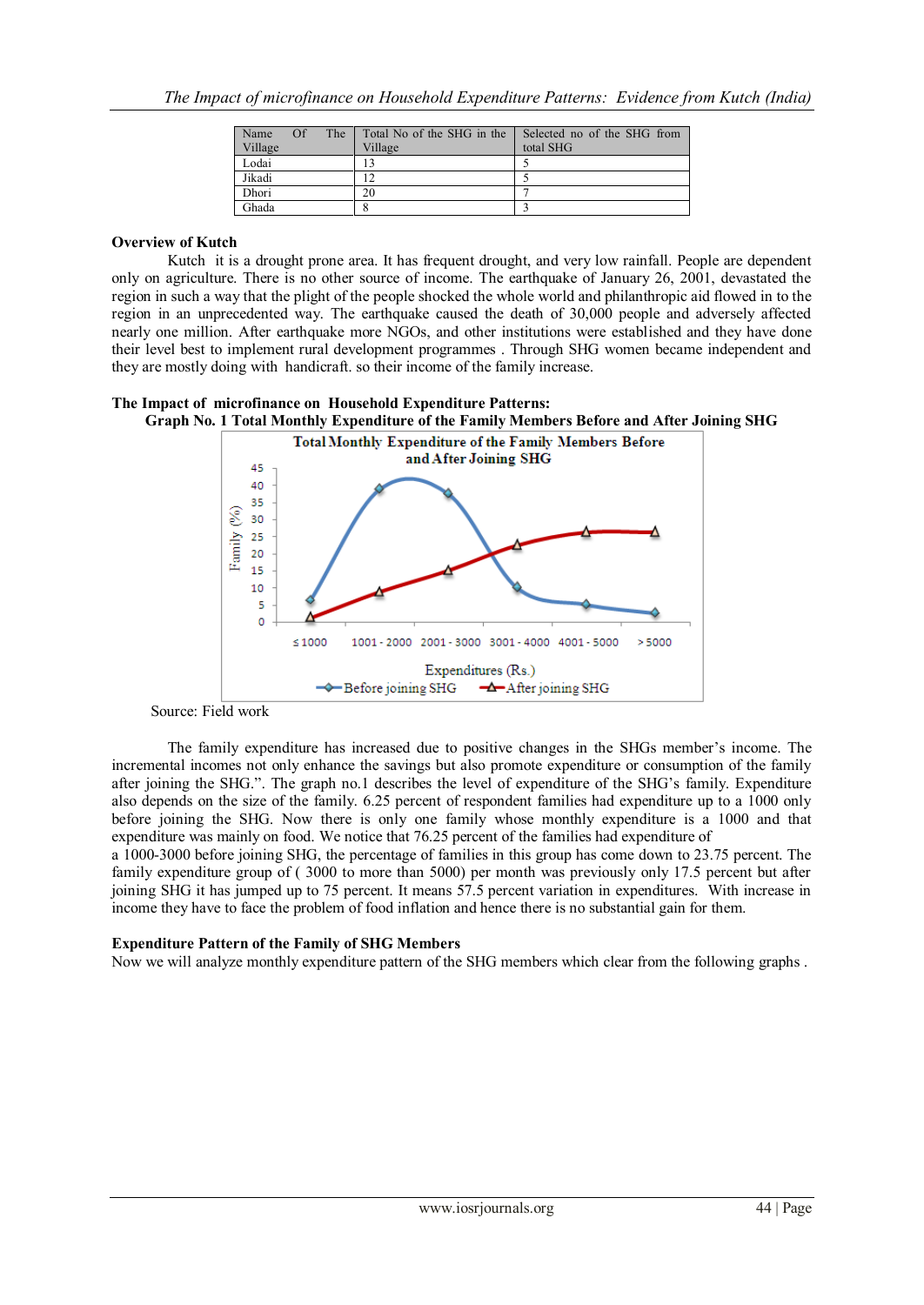

#### **Graph No 2: Monthly Expenditure on Food of the Family Members Before and After Joining SHG**

Source: Field work

The graph No. 2 displays the Families monthly expenditure on food before and after joining the SHG. Food is the first priority in life. Out of the total number of families 13.75 percent families used to spend up to a 1000 before joining the SHG but after joining SHG it is decreased to 3.75 percent. Number of families which had expenditure on food between a 1000-2000 has reduced from 60 percent to 37.5 percent. Out of the total number of families 3.75 percent families used to spend between a 3001 to more than a 5000 on food before joining the SHG but after joining SHG it has increased to 17.5 percent.





Graph No. 3 displays the Family"s monthly expenditure on education before and after joining the SHG. Though an increase in the expenditure on education has been noticed it is not praiseworthy. The education level is low when we compare this study area to the other parts of Gujarat. Out of the total number of families 40 percent families were not spending a single paisa on the education. After joining SHGs, 20 families are still not spending on education which is a notable feature of this region. From the table we can see that before joining SHG's families who were spending a 200 to more than a 500 on education were only 11.25 percent but after joining SHGs 43.75 percent families are spending a 200 to more than a 500 on education.





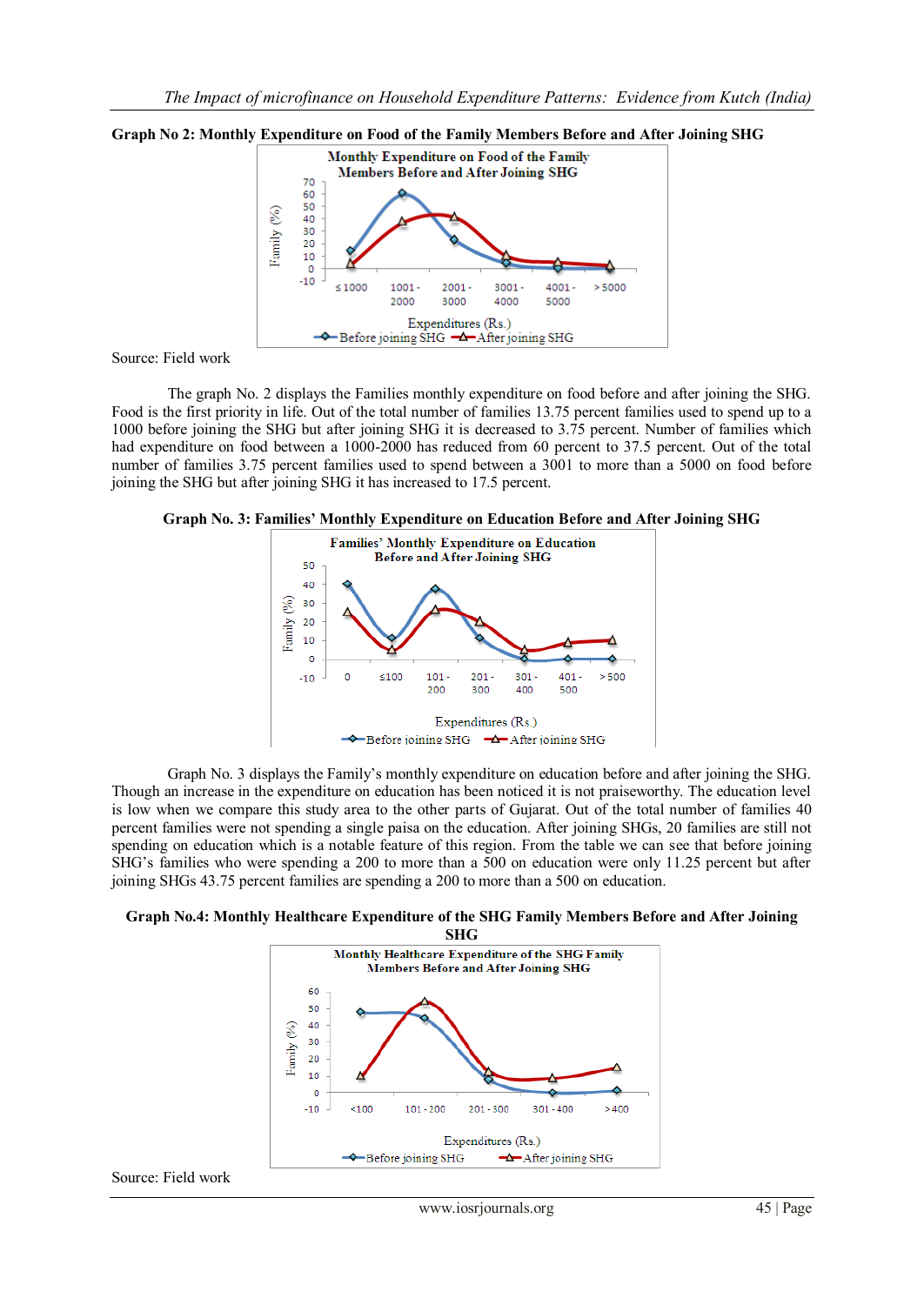Most of the respondents replied about expenditures on healthcare on per year basis. So the researcher divided this to know the month wise data.

Most of the people said that their expenditure on health was more than education and entertainment expenses. Graph no. 4 shows the Families monthly expenditure on education before and after joining the SHG. Out of the total number of family 47.5 percent families spent up to a 100 before joining the SHG but after joining the SHG it decreased to 10 percent. From the table we can see that before joining SHG families who were spending on health between a 101 to 200 were 43.75 percent but after joining SHGs 53.75 percent families are spending from a 101 to 200 on health. Not a single family spent a 300- 400 per month on healthcare before joining SHG. But 8.75 percent of the families spent a 300-400 rupees on healthcare after joining SHG. Only 1.25 percent family spent more than a 400 per month before joining the SHG, but after joining the SHG it has gone up to 15 percent.





Graph no. 5 shows the families monthly expenditure on entertainment before and after joining the SHG. entertainment expenses include-television or channel expense , theatre, purchasing CD, expenditures on playing a game etc Out of the total number of families 82.5 percent families had no expense on entertainment before joining the SHG, this has decreased to 46.25 percent after they joined the SHG. Out of the total number of families only 2.5 percent families used to spend a 101-200 of their income on entertainment before joining the SHG but after joining SHG it has gone up to 43.75 percent.



"Other expenditures" covers-social expenses, electricity bill, mobile bill, transportation expenses, garment expense etc. Graph No.6 shows the families monthly expenditure on education before and after joining the SHG. Out of the total number of families 62.5 percent families had "other expenditures" up to a 1000 before joining the SHG. This decreased to 37.50 percent families after they joined the SHG. From the table we can see that before joining SHG"s families who had "other expenditures" between a 1001 to 2000 constituted only 35 percent, but after joining SHGs 51.25 percent families were spending a 1000 to 2000 on other expenses. This shows that when the income increases the standard of living also improves. Only 2.50 percent families had